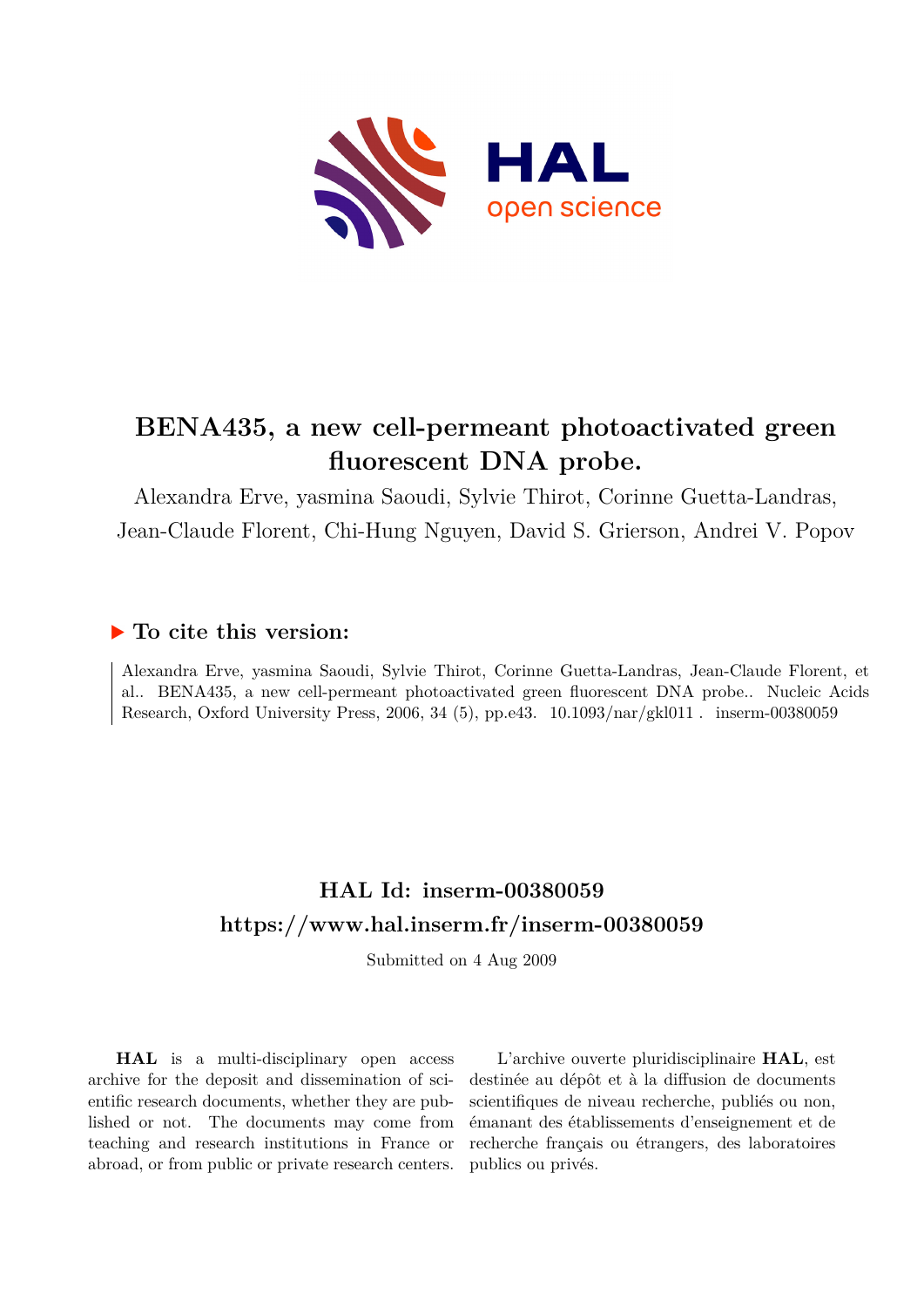# BENA435, a new cell-permeant photoactivated green fluorescent DNA probe

Alexandra Erve, Yasmina Saoudi, Sylvie Thirot<sup>1</sup>, Corinne Guetta-Landras<sup>1</sup>, Jean-Claude Florent<sup>1</sup>, Chi-Hung Nguyen<sup>1</sup>, David S. Grierson<sup>1</sup> and Andrei V. Popov\*

Inserm, U366, DRDC/CS, CEA-Grenoble, 17, rue des Martyrs, F-38054, Grenoble, cedex 9 France and <sup>1</sup> Laboratoire de Pharmacochimie, UMR176 CNRS-Institut Curie, Institut Curie Section de Recherche, Batiment 110, Centre Universitaire, 91405 Orsay, France

Received October 12, 2005; Revised January 27, 2006; Accepted February 12, 2006

#### **ABSTRACT**

N'-(2,8-Dimethoxy-12-methyl-dibenzo [c,h] [1,5] naphthyridin-6-yl)-N,N-dimethyl-propane-1,3-diamine (BENA435) is a new cell-membrane permeant DNA dye with absorption/emission maxima in complex with DNA at 435 and 484 nm. This new reagent is unrelated to known DNA dyes, and shows a distinct preference to bind double-stranded DNA over RNA. Hydrodynamic studies suggest that BENA435 intercalates between the opposite DNA strands. BENA435 fluoresces much stronger when bound to dA/dT rather than dG/dC homopolymers. We evaluated 14 related dibenzonaphthyridine derivatives and found BENA435 to be superior in its in vivo DNA-binding properties. Molecular modelling was used to develop a model of BENA435 intercalation between base pairs of a DNA helix. BENA435 fluorescence in the nuclei of cells increases upon illumination, suggesting photoactivation. BENA435 represents thus the first known cell-permeant photoactivated DNA-binding dye.

#### INTRODUCTION

Nucleic acid-binding fluorescent compounds are widely used for DNA visualization, purification and quantification (1). Since the 1950s a variety of DNA and RNA non-covalently binding probes have been discovered. They can be classified according to their molecular structure, the class of nucleic acids they bind to, and their mode of binding. The most frequently used fluorescent dyes (Hoechst, DAPI and ethidium bromide) bind strongly and preferentially to double-stranded DNA (dsDNA), while others (such as the SYTO dyes) stain all types of nucleic acids depending on the conditions (1). These properties correlate well with the molecular structures of these reagents. For example, ethidium bromide and propidium iodide intercalate into dsDNA (2), whereas the cationic dyes Hoechst and DAPI interact with the minor groove of dsDNA, showing a net preference for dA/dT rich sequences (3,4). Interestingly, certain DNA markers show both types of binding, depending on their concentration relative to nucleic acids (5).

Experimentation with live cells is dependent on the possibility to illuminate cells for relatively long periods of time without inflicting damage. However, most of the traditional cell-permeant DNA-binding dyes used in cell biology (DAPI, Hoechst 33342 or 33258) require illumination with light in the ultraviolet (UV, 200–400 nm) part of the spectrum. At these wavelengths extensive photodamage occurs, due, amongst other things, to formation of free radicals, and to crosslinks in DNA and/or DNA-associated proteins (6,7). These events are followed by failure to replicate DNA and/or failure to enter (8) and accomplish mitosis. This ultimately leads to cell cycle arrest and death (9). Both ethidium bromide and propidium iodide can be excited at longer than UV wavelengths. However, propidium bromide does not penetrate into cells, and ethidium bromide intercalates into the DNA of living mammalian cells to only a very limited extent (10). There is thus a need to develop new fluorescent DNA probes for live-cell video microscopy and cell sorting which are (i) cell membrane-permeant and non-toxic; (ii) excited at longer than UV wavelengths; and (iii) stable over long periods of illumination.

In this work we describe the discovery of  $N'$ -(2,8dimethoxy-12-methyl-dibenzo [c,h][1,5]naphthyridin-6-yl)-N, N-dimethyl-propane-1,3-diamine (BENA435) (Figure 1A),

\*To whom correspondence should be addressed. Tel: +33 4 38 78 54 82; Fax: +33 4 38 78 50 57; Email: andrei.popov@cea.fr

The authors wish it to be known that, in their opinion, the first two authors should be regarded as joint First Authors

- The Author 2006. Published by Oxford University Press. All rights reserved.

The online version of this article has been published under an open access model. Users are entitled to use, reproduce, disseminate, or display the open access version of this article for non-commercial purposes provided that: the original authorship is properly and fully attributed; the Journal and Oxford University Press are attributed as the original place of publication with the correct citation details given; if an article is subsequently reproduced or disseminated not in its entirety but only in part or as a derivative work this must be clearly indicated. For commercial re-use, please contact journals.permissions@oxfordjournals.org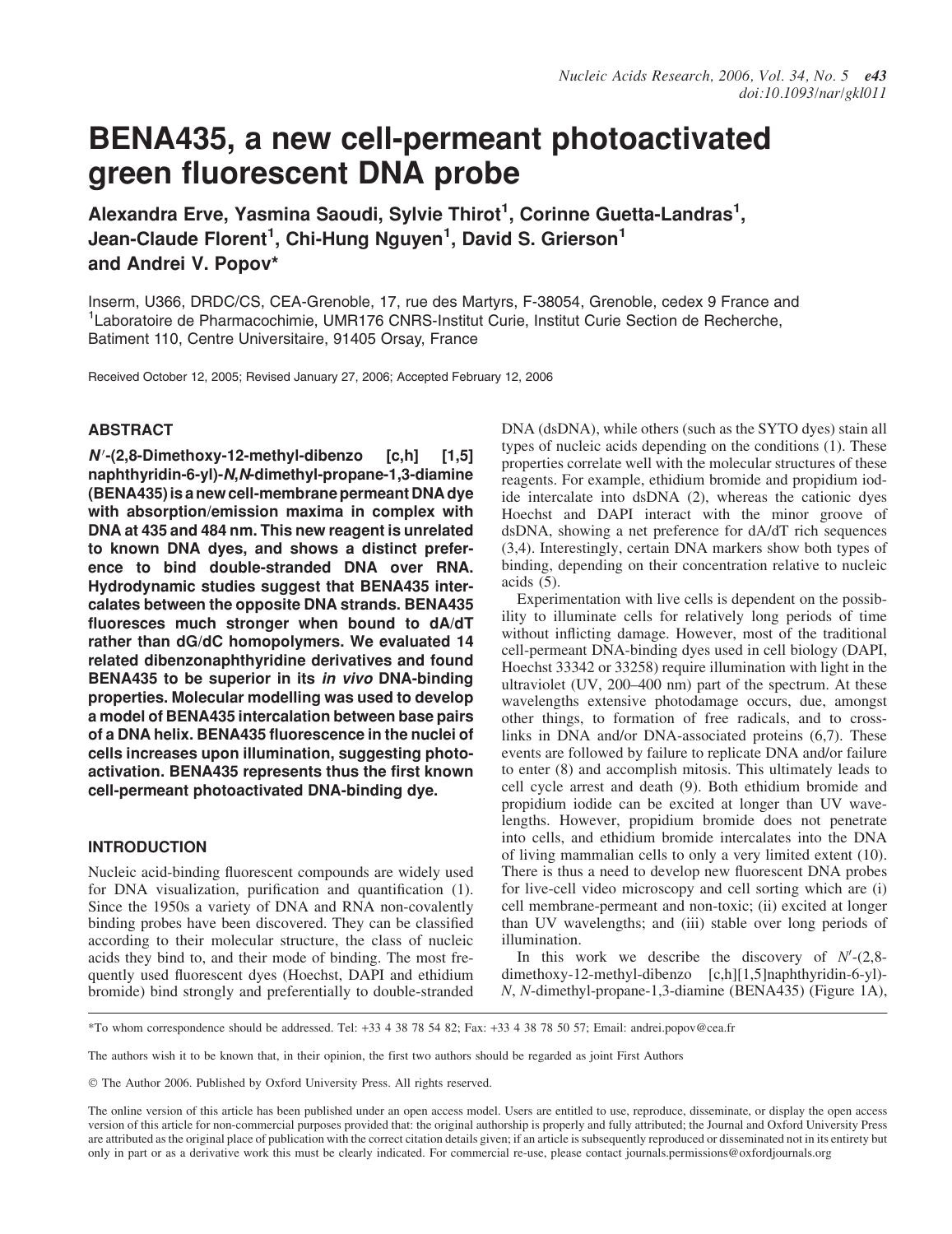

Figure 1. BENA435 is a new fluorescent DNA dye. (A) Molecular structure and the name of BENA435. (B) The 3D model of BENA435 showing a flat structure in perspective and orthogonal projections. (C) Nuclei of interphase cells stained in vivo with BENA435. Xenopus XL 177 cells were incubated in the presence of 5 µM BENA435 and illuminated using a standard Alexa488/FITC filter set. (D) Mitotic chromosomes (anaphase) stained in vivo with BENA435. (E) Absorption spectra of free and DNA-bound BENA435 at 25 µM mixed with plasmid DNA at bp/dye ratio 8. (F) Emission spectra of free and DNA-bound 1 µM BENA435. Note that upon DNA binding the peak of free BENA435 at 438 nm decreases and shifts to 426 nm, while a new peak evolves around 472–484 nm. Plasmid DNA and dA/dT homopolymer were used at bp/dye ratio 20. In both cases BENA435 was excited at 373 nm to allow the visualization of the free BENA435 fluorescence. Size bar in (C) and  $(D)$ , 10  $\mu$ m.

a new dsDNA-binding cell-permeant fluorescent dye. As its name suggests, this compound in complex with dsDNA shows an absorption maximum at 435 nm, while its emission peaks are at 484 nm making it possible to visualize DNA using a standard Alexa488/FITC filter set. BENA435 can interact with DNA through intercalation and it fluoresces preferentially when bound to dA/dT rather than to dG/dC nucleic acids polymers. Evaluation of fourteen BENA435-related compounds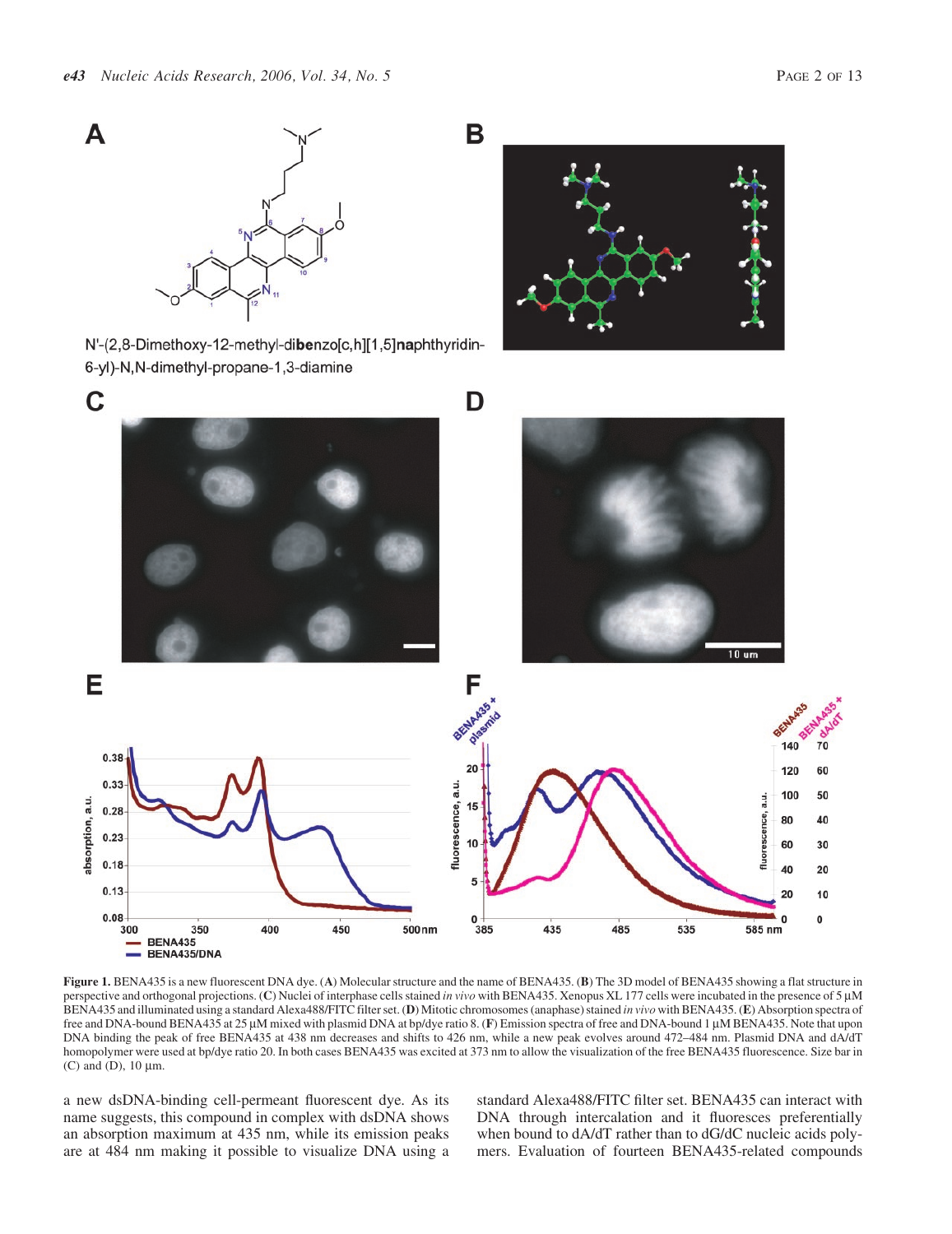allowed us to correlate their structures with their fluorescent properties. Using BENA435 for DNA quantification in cells it was determined that the total fluorescence of BENA435 stained nuclei is proportional to their DNA content, a feature useful for cell-cycle monitoring both in vivo and for fixed cells. To our knowledge, BENA435 is the first long wavelength nontoxic photoactivated fluorescent DNA dye reported for use as a DNA probe in cell biology.

#### MATERIALS AND METHODS

#### Curie-CNRS compound library and BENA435 synthesis

A highly diverse proprietary library of 4080 compounds, corresponding to molecules synthesized by the Pharmacochemistry Laboratory at Institut Curie (UMR 176 CNRS-IC) was used as the compound set in the screening assays ('Chimiothe` que Nationale', [http://chimiotheque-nationale.enscm.f](http://chimiotheque-nationale.enscm.fr)r). Library components were formated in 96-well microplates in anhydrous DMSO at 10 mM and stored at  $+4^{\circ}$ C in the dark. All manipulations were carried out taking care to protect the compounds from excessive light. The synthesis of BENA435 and the related 6-amino substituted dibenzonaphthyridines 4, 12, 13 have been already described in Ref. (11). Additional information on BENA435 and related molecules 1, 2, 3, 5, 6, 7, 8, 9, 10, 11 and 14 is presented in the Supplementary Data.

#### Cell culture and screening

In this study three different types of cells were used: Xenopus epithelial cell line XL177 (12), mouse fibroblasts and primary human skin fibroblasts. XL177 cells were grown at 20°C in 60% Leibowitz-15 medium, supplemented with antibiotics, 10% fetal calf serum (FCS) and 10 mM HEPES, pH 7.2 with addition of 0.7 mg/ml G418. Cells were plated into glass-bottom 96-well plates (Greiner, Germany) and left to spread for 24 h before being incubated in the presence of the test compounds (at  $25$  or  $50 \mu M$  final concentration) for another 20–24 h. Mouse and human fibroblasts were grown in DMEM with antibiotics and  $10\%$  FCS at  $37^{\circ}$ C in the presence of  $5\%$  CO<sub>2</sub>. We observed the cells using a Zeiss Axiovert 200M microscope with a  $40\times$  oil immersion objective and a standard Alexa488/FITC filter (XF100–2; Ex475AF40/ Em535AF45/Dichroic505; Omega). For the in vivo tests of BENA435-like compounds, the molecules were added to cell culture medium at  $10 \mu M$  final concentration and incubated with cells 10–60 min (up to 24 h) prior to scoring.

#### Reagents

Plasmid dsDNA was purified using a Qiagen Maxiprep kit and used in the supercoiled form for absorption and fluorescence studies. Escherichia coli total RNA was bought from Ambion, dA/dT and dG/dC homopolymers were purchased from Amersham Biosciences. Calf thymus (CT) high-molecular weight DNA and Hoechst 33258 were obtained from Sigma-Aldrich. Ethidium bromide was purchased from Amresco.

#### Spectrometry and fluorimetry

Spectrometry and fluorimetry were performed using a SpectraMax384 (Molecular Devices) and a Luminescence Spectrometer LS50B (Perkin Elmer). Fluorescence emission of BENA435 in complex with DNA and RNA was measured in 50 mM Na phosphate buffer, pH 7.2 at room temperature. Before use, total E.coli RNA was heated to  $100^{\circ}$ C for 1 min and immediately transferred on ice for 5 min before mixing with BENA435 solution. All measurements were carried out at room temperature (20–23°C) in solutions protected from light and incubated for  $\sim$ 10–15 min after dilution. The units of b/ dye and bp/dye are defined as moles of RNA bases or DNA base pairs per mole of dye. Quantum yield was measured using quinine sulphate as standard as described in Ref. (13) using FLUOROMAX-3 Spex Spectrofluorometer (HORIBA) and UVIKON XL Spectrophotometer (SECOMAM).

#### **Viscometry**

CT DNA was dissolved in 50 mM Na-phosphate buffer, pH 7.2, to a concentration of 0.1 or 0.5 mM relative to base pairs as described in the legend for Figure 3A and B. DNA solution was allowed to run through a custom-made capillary viscometer and the time necessary for the meniscus to pass a certain distance was measured using a stopwatch. All experiments were performed at 23°C. Viscosity values were calculated using the equation  $\eta = (t - t_0)/t_0$ , where t is the flow time of DNA solution (with or without dye), and  $t_0$  is the flow time of Na-phosphate buffer alone. For each sample flow times were measured three to five times. Viscosity of DNA solutions with dyes were calculated as  $(\eta/\eta_0)^{1/3}$ , where  $\eta_0$  and  $\eta$  are relative viscosities of the CT DNA solution in the absence and presence of the dye, respectively (14). Average viscosity values and SEM were determined using  $(\eta/\eta_0)^{1/3}$  values calculated for each time flow measurement.

#### Measuring nuclear fluorescence in live cells stained with BENA435

BENA435 at 5  $\mu$ M was added directly into the cell medium 10 min before observation in an inverted microscope Zeiss Axiovert 200M with a 100 W mercury lamp. Time-lapse images were acquired using CoolSnap HQ (Photometrics, Inc.) black and white camera driven by the Metamorph software (Universal Imaging). All experiments were carried out using  $40\times$  or  $63\times$  (Figure 1C and D) oil immersion Apochromat Zeiss objectives. To measure the fluorescence intensities an oval region was drawn inside of each nucleus using Metamorph software and integrated intensities (nuclear surface multiplied by the average pixel value) were logged for each image.

#### Measuring nuclear fluorescence in fixed cells stained with BENA435

Primary human skin fibroblasts were grown on poly-D-lysinecoated glass coverslips and fixed in cold  $(-20^{\circ}C)$  anhydrous methanol for 15 min. Samples were re-hydrated in phosphatebuffered saline (PBS) (150 mM NaCl, 20 mM Na-phosphate, pH 7.2), rinsed with 10% PBS (diluted with water) and stained with 120  $\mu$ M BENA435 in 10% PBS for 15 min at room temperature in the dark. Samples were mounted, without washing, using the FluorSave<sup>TM</sup> mounting medium (Calbiochem) or Mowiol and analysed within 3 h. For image acquisition (Figure 5B and D) cells were illuminated continuously (open shutter) for 30 min using an Omega filter set XF100-2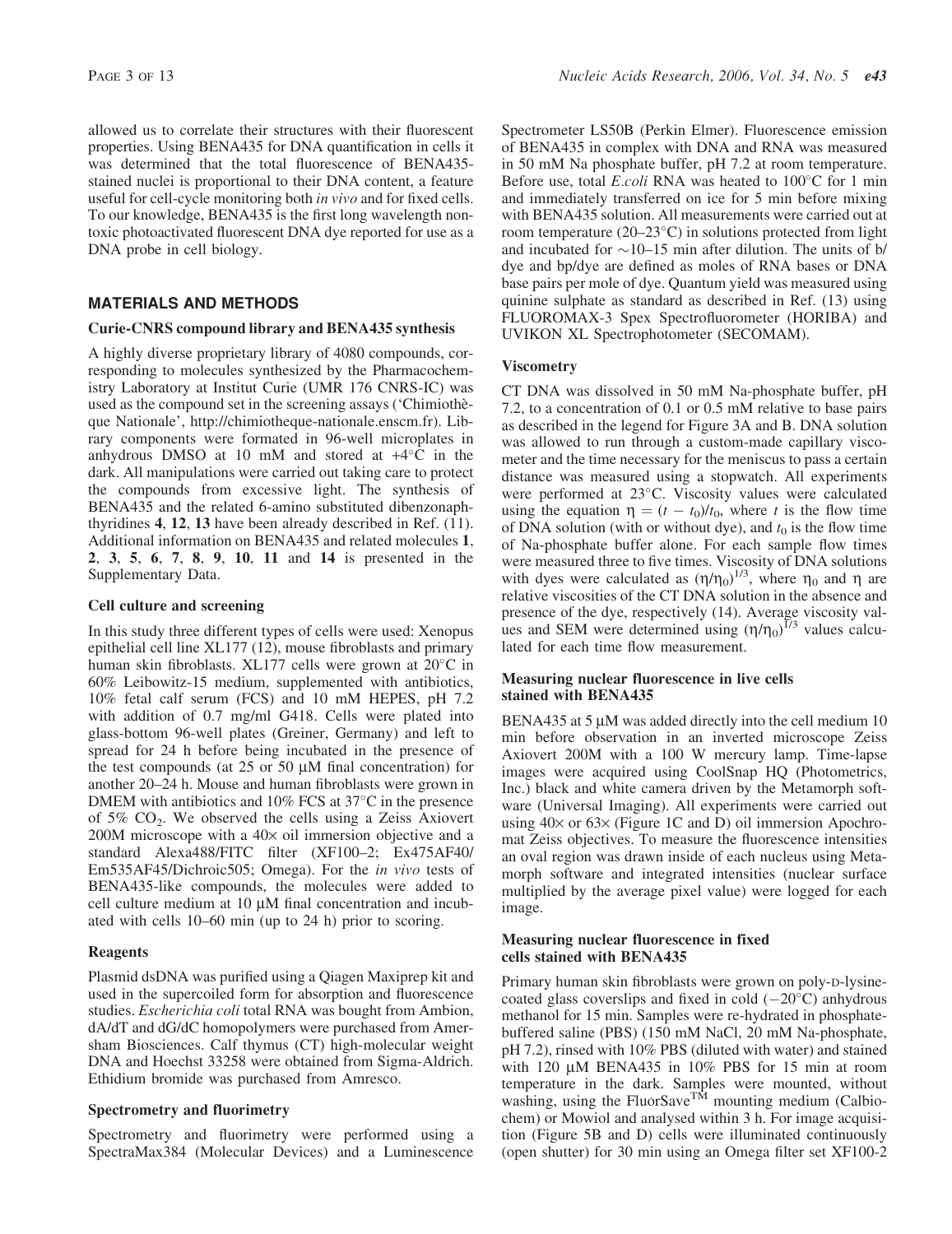(see above). Images were acquired at 10 s intervals and stored in a 16-bit format as a stack. Integrated intensities of nuclear fluorescence were measured as described above and logged for each of the 180 images. Fluorescence of each region at the last time point was taken as 100% and fluorescence intensities at the same region at previous time points (frames) were calculated using Microsoft Excel software.

#### Spectral analysis of BENA435 fluorescence in live cells

BENA435 at 5  $\mu$ M final concentration was added to live 3T3 mouse cells in DMEM just before observation using a Leica TCS-SP2 laser-scanning confocal microscope. Cellular fluorescence was observed for 20 min under continuous excitation at 405 or 458 nm using the 'Lambda scanning' mode to record the emission spectra of BENA435.

#### Molecular modelling

The 3D atomic coordinates of BENA435 in pdb format were obtained using web-based CORINA software ([http://www2.](http://www2) chemie.uni-erlangen.de/software/corina/corina.html) (15). For computer-assisted molecular modelling we employed the ArgusLab software (16) which makes use of either AScore or the Lamarckian genetic algorithm (17) scoring functions to find the low-energy binding modes. For docking of BENA435 into dsDNA we used 3D molecular coordinates of a DNA dodecamer 5'-D(CpGpCpGpApApTpTpCpGpCpG)-3' crystallized with an Acridine-Peptide drug intercalated in an Aa/Tt Base Step [protein data bank PDB ID—1G3X (18)]. Prior to docking of BENA435,  $N(\alpha)$ -(9-Acridinoyl)-Tetraarginine-Amide was removed from the complex with DNA and hydrogens were added to both BENA435 and DNA. Molecular graphics images were produced using the UCSF Chimera package from the Resource for Biocomputing, Visualization and Informatics at the University of California, San Francisco (19).

#### RESULTS

#### BENA435 stains interphase nuclei in live cells

During a visual phenotypic screen of the Curie-CNRS compound library on live Xenopus cells XL177 (using an Alexa488/FITC filter) it was found that BENA435 produced a bright green nuclear signal (Figure 1C). The signal appeared after 10–20 s illumination and was stable for many minutes thereafter (see below). The observed nuclear staining in cultured cells indicates that (i) the drug is cell-membrane permeant; (ii) non-toxic under standard cell culture conditions (up to 6 days in culture, data not shown); and (iii) stains DNA or chromatin proteins or is simply accumulated in the nucleus.

#### Spectral characteristics of BENA435 change upon DNA binding

Nuclear staining per se does not prove that a dye binds to DNA, as it could simply accumulate in the nucleus. Although BENA435 also stains mitotic chromosomes (Figure 1D), theoretically it was possible that it binds specifically to DNAassociated proteins (e.g. histones) rather than to nucleic acids. To resolve this issue, the absorption and emission spectra of free BENA435 before and after addition of dsDNA were recorded. Free BENA435 shows a complex absorption profile with maxima at 224, 245, 283, 326, 373 and 391 nm (Figure 1E shows the part of spectrum from 300 to 550 nm). Molar extinction coefficient of free BENA435 at 391 nm was measured at  $10\,800$  cm<sup>-1</sup> M<sup>-1</sup>. In the presence of ds plasmid DNA the absorption peaks of BENA435 at 373 and 391 nm decreased, and a new peak appeared with a maximum at 435 nm (Figure 1E). An overlay of the absorption spectra in complex with dsDNA at different base pairs per dye ratios gives a single isosbestic point at 398 nm (Supplementary Data). Free BENA435 fluoresces around 438 nm (the exact position of the peak depends on the excitation wavelength). Upon DNA binding the emission peak at 438 nm decreases and shows a hypsochromic shift to 426 nm. At the same time a new peak evolves with a maximum around 484 nm (Figure 1F). The exact maximum of fluorescence of BENA435/DNA complexes varies insignificantly as a function of the dye/bp ratio and/or base pairs composition of the nucleic acids. For example, as shown in Figure 1F, plasmid DNA at bp/dye ratio 40 gives a maximum at 472 nm, while in the presence of dA/ dT homopolymers at the same bp/dye ratio BENA435 shows a maximum at 484 nm (see also below). When BENA435/ dsDNA solutions are excited at different wavelengths ranging from 300 to 500 nm, we found that although the fluorescence intensity varies considerably (with maximum found when excited at 435 nm), the emission always shows a major peak of fluorescence around 484 nm and (for shorter excitation wavelengths 323, 348, 373 and 391) a shoulder at 420 nm (Supplementary Data). The quantum yield for BENA435 (excited at 435 nm) at 5  $\mu$ M in 50 mM Na-phosphate, pH 7.2, was determined to be 2.7% for free dye and 13.8% in admixture with 50 uM CT DNA. These results show that BENA435 is a new DNA-binding fluorescent probe with excitation and emission in the blue/green part of the visible light spectrum.

#### BENA435 binds preferentially to dsDNA compared with RNA

A number of known fluorescent dyes bind preferentially to dsDNA, while others, like the SYTO dyes bind similarly well to dsDNA, single-stranded DNA (ssDNA) and RNA (1). Knowing these properties is important to the design of experiments where one or another (or several) type(s) of nucleic acids may be present. To investigate the selectivity of BENA435 we compared fluorescence intensities at 484 nm of the dye incubated with ds plasmid DNA or heat-denatured E.coli RNA. For this, DNA or RNA at 50 uM (relative to base or base pairs) was titrated with different amounts of BENA435. As shown in Figure 2A, at low dye/bp and dye/ b ratios the emission strength of BENA435 was significantly higher (6-fold) when mixed with DNA rather than RNA. At higher dye/b or dye/bp ratio the difference was smaller [1.8fold at dye/b(bp) ratio 0.2], meaning that elevated amounts of dye could saturate both types of nucleic acids. We then performed the experiment in the opposite sense, i.e. titrating a fixed amount of BENA435 at  $1 \mu$ M with increasing amounts of DNA and RNA. As demonstrated in Figure 2B, the fluorescence of BENA435 mixed with dsDNA was, once again, significantly (2.5–3.6) higher compared with RNA at the same b(bp)/dye ratios. Moreover, fixed amounts of BENA435 could be saturated by increasing amounts of dsDNA at  $\sim$ 30 bp/dye ratio, but not with increasing quantities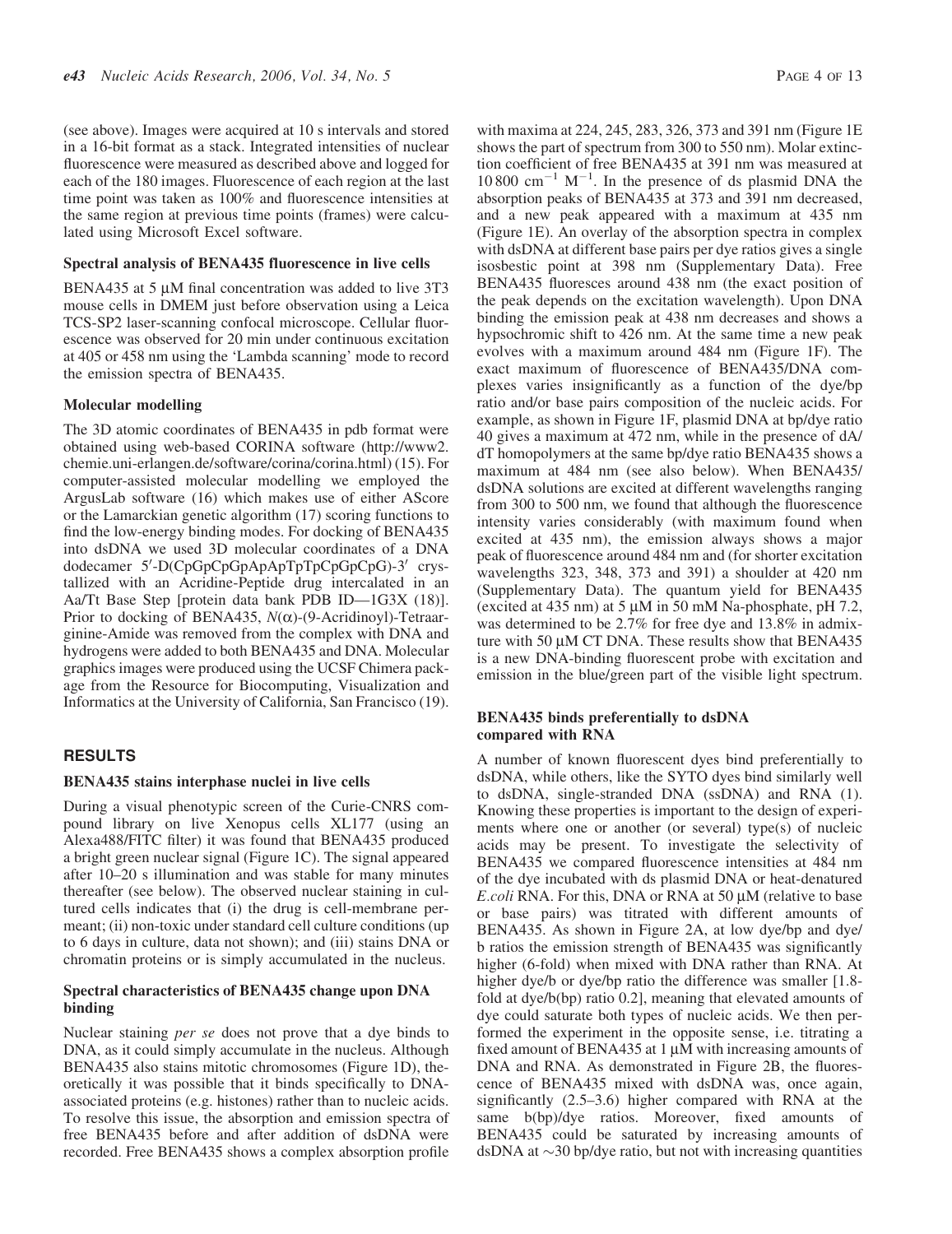

Figure 2. BENA435 binds preferentially to dsDNA rather than to RNA. (A) Fluorescence emission values of different amounts of BENA435 mixed with 50 µM dsDNA or RNA. (B) Fluorescence emission values of 1  $\mu$ M BENA435 titrated with dsDNA and RNA.

of RNA (up to 250 b/dye ratio; Supplementary Data). Taken together, these results show that BENA435 has a high selectivity for dsDNA over RNA explaining the exclusive nuclear staining observed in cells (Figure 1C).

#### Hydrodynamic studies of BENA435 show that it can intercalate between DNA strands.

DNA-binding dyes interact with dsDNA by intercalation or external binding, or both. In order to determine the mechanism of BENA435 binding to dsDNA we performed hydrodynamic studies. This approach is based on the observation that intercalating molecules increase the length of DNA fragments and, consequently, enhance the viscosity of DNA solutions (14,20). For this experiment we compared BENA435 with the known DNA intercalator ethidium bromide and with the external minor groove binder Hoechst 33258. CT DNA at 0.5 mM was mixed with drugs at 0.1 mM concentration (0.2 dye/bp ratio) and used for viscometry measurements. As shown in Figure 3A, BENA435 behaves in the same way as ethidium bromide, increasing the viscosity of the DNA solution. In contrast, as described previously (5), the viscosity was found to decrease slightly for Hoechst 33258.

We then asked ourselves whether the increase in viscosity is equally matched by the increase in fluorescence intensity. To answer this question CT DNA at 0.1 mM (bp) was mixed with increasing amounts of BENA435 and viscosity measurements were performed as above. The viscosity of the DNA/ BENA435 solutions increased up to a dye/bp ratio 1 (Figure 3B). To correlate the increase in viscosity with fluorescence we measured fluorescence intensities at 484 nm of the BENA435/DNA solutions used for the viscosity measurements. The maximal fluorescence intensity was reached at dye/bp ratio 0.2, after which it quickly diminished (Figure 3B). Since the viscosity of the DNA/BENA435 solutions continues to increase up to the dye/bp ratio 1, the latter result suggests a 'quenching' effect (21). In conclusion, hydrodynamic studies show that BENA435 can intercalate into dsDNA.

#### BENA435 fluoresces preferentially when bound to dA/dT rather than dG/dC DNA tracts

Many intercalating dyes and minor groove-binding DNA dyes can interact differently with dA/dT or dG/dC DNA tracts. More interestingly, even for those dyes that bind similarly well to  $dA/dT$  and  $dG/dC$  sequences, the nature of the nucleotides can affect the intensity of fluorescence (22). To investigate the properties of BENA435 when bound to different DNA tracts, we examined its fluorescence in admixture with an excess of plasmid DNA and either dA/dT or dG/dC homopolymers. Figure 3C shows that upon plasmid DNA binding BENA435 develops a peak at 484 nm, while the peak at 438 nm decreases significantly. The peak at 484 nm was much more pronounced when plasmid DNA was replaced by the dA/dT homopolymers (see also Figure 1F). Surprisingly, in admixture with dG/dC homopolymer, the intensity of BENA435 fluorescence at 484 nm was 9.5-fold lower compared with BENA435-dA/dT. This effect cannot be explained by the lack of binding to DNA, because the peak of fluorescence at 438 nm is sharply diminished (12.7-fold reduction; the peak also shifts to 426 nm). In Figure 3C the graphs show emission spectra upon excitation at 371 nm to allow plotting the emission of free BENA435. Similar results were obtained when exciting DNA/BENA435 complexes at 391 and 435 nm (data not shown). We quantified the difference in fluorescence of BENA435 when bound to dA/dT and dG/dC homopolymers at different dye per base pairs ratios and found that the difference was 23-fold at dye/bp ratio 8 (Figure 3D). Interestingly, the absorbance spectra of BENA435 bound to dG/dC and dA/dT homopolymers are very similar up to a dye/bp ratio 1. At higher bp/dye ratios BENA435-dG/dC absorption at 435 nm is  $\sim 30\%$  superior than that of BENA435-dA/dT (Supplementary Data), suggesting that BENA435 binds similarly well to both DNAs and the difference in fluorescence intensity does not reflect the lack of binding to dG/dC tracts. Taken together, these results suggest that BENA435 binds similarly well to both dA/dT and dG/dC tracts but fluoresce preferentially when complexed with dA/dT sequences.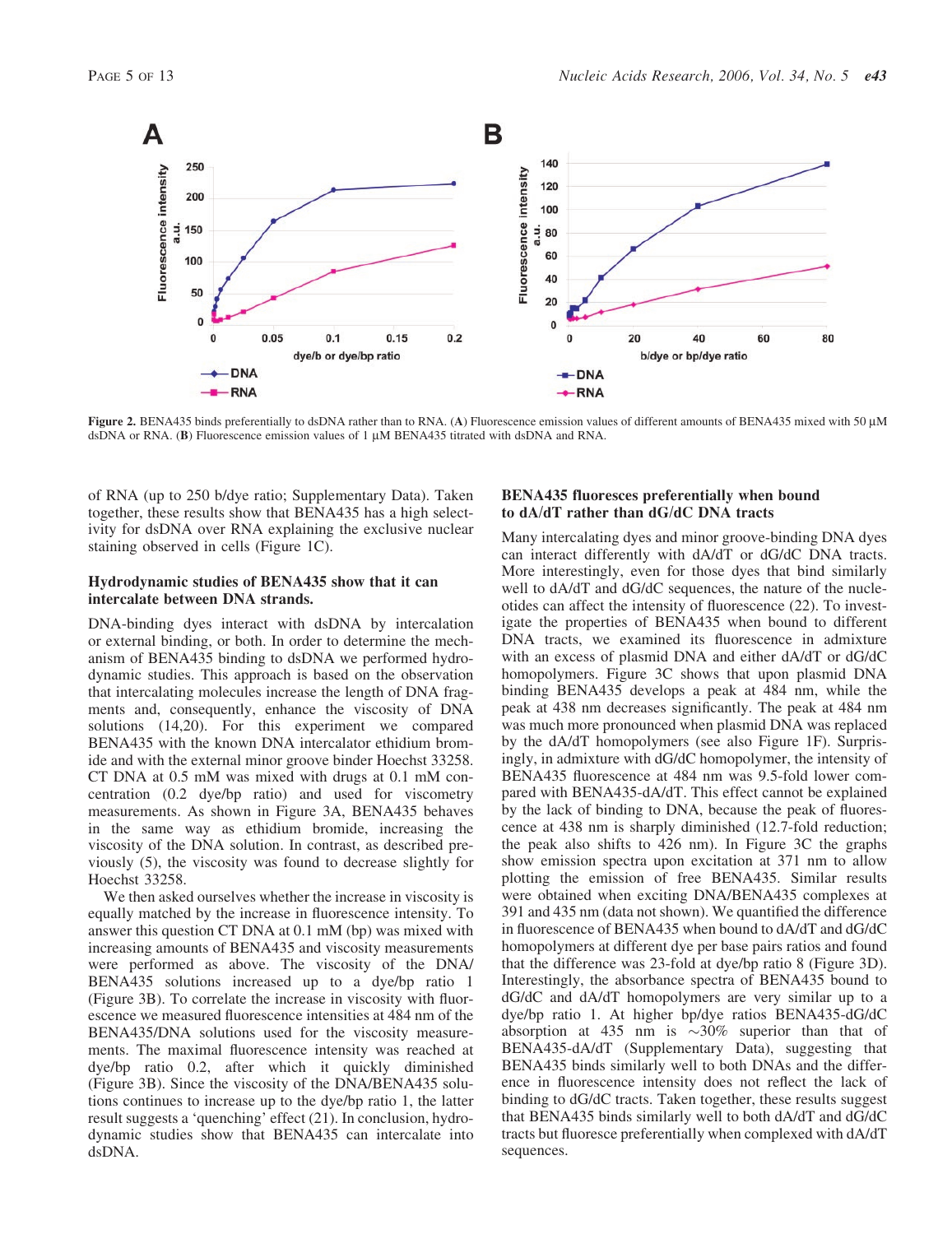

Figure 3. BENA435 increases the viscosity of DNA solutions and fluoresces preferentially when bound to dA/dT rather than dG/dC DNA tracts. (A) Relative viscosities  $[(\eta/\eta_0)^{1/3}]$  of 0.5 mM CT DNA in the absence (Ctrl) or presence of different dyes at 0.1 mM concentration: ethidium bromide (EB), Hoechst 33258 (Ho) and BENA435. (B) Relative viscosities of CT DNA solutions in the presence of different amounts of BENA435 (red curve; y-axis on the right-hand side). Blue curve shows fluorescence intensity of the same DNA/BENA435 solutions used for viscosity measurements (y-axis on the left-hand side). (C) Fluorescence spectra of 1 µM BENA435 and 1 µM BENA435 mixed with plasmid DNA, dA/dT and dG/dC homopolymers taken at 40 µM. Excitation was at 373 nm to show the peak of free BENA435. (D) Fluorescence emission values of 5 µM BENA435 titrated with dA/dT and dG/dC homopolymers. Graphs show emission values at 484 nm after excitation at 435 nm. Error bars in (A) and (B) show SEM.

#### Structure-activity relationship in the BENA435 series

To get a further insight into how the structural properties of BENA435 contribute to its binding to DNA, we analysed 14 structural analogues present in the compound library. Although several of these compounds are fluorescent in vivo, this property went undetected in the initial screen most likely due to the latency period before the appearance of the signal (see below). To evaluate the activity of BENA435-like molecules three tests were used (i) in vivo, we incubated human fibroblasts in the presence of the molecules and scored nuclear fluorescence in the microscope; (ii and iii) in vitro we looked at the absorption and fluorescence of free molecules before and after addition of plasmid DNA. Table 1 summarizes the results. Cells were observed in inverted epifluorescence microscope using an oil immersion objective and Alexa488/FITC filter. With the exception of BENA435 and analogues 8 and 12, accurate *in vitro* measurement of the fluorescence intensities was impossible because the emission peaks for the free molecules were too close to that for the DNA-bound dye. This affected the height of the dye/ DNA peaks.

Compounds 1–8 are negative in in vivo tests. Compound 1 is also negative in in vitro tests. Compounds 2–7 show excitation/emission maxima at wavelengths much lower than those of BENA435. We found that the presence of the methoxy group at the 8-position in the BENA core structure (Figure 1A and Table 1) is necessary for in vivo activity of BENA435-like compounds. For instance, compound 8, which does not stain nuclei in vivo, differs from BENA435 solely by the absence of this functionality. Interestingly, however, this compound was fluorescent with DNA in vitro, although its fluorescence strength at 468 nm was only 40% of that for BENA435 (Supplementary Data). This suggests that in vivo other factors, such as cell-membrane permeability, may be important. It was also observed that molecules containing the 6-N,N-dimethyl-propane-1,3-diamino side chain(s) (BENA435, and compounds 10 and 11) rather than the corresponding 6-N,N-dimethyl-ethane-1,2-diamino motif found in compounds 9, 12, 13 and 14 displayed a higher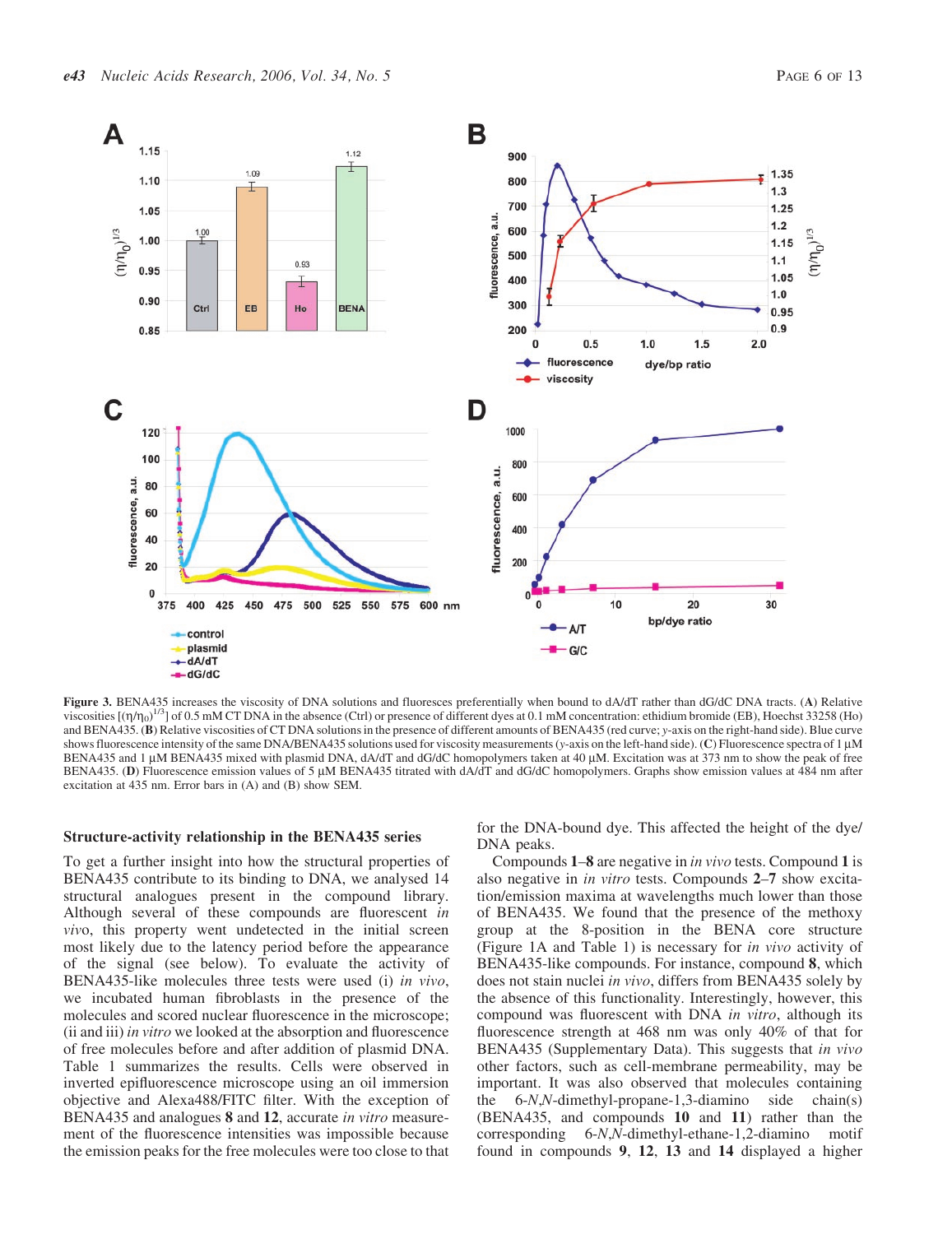| Formula MW                                        | Structure | Absorption maxima<br>free/DNA bound dye | Fluorescence maxima<br>free/DNA bound dye | Images of the in vivo<br>nuclear staining <sup>a</sup> |
|---------------------------------------------------|-----------|-----------------------------------------|-------------------------------------------|--------------------------------------------------------|
| $\rm{C_{24}H_{28}N_4O_2}$ 404.5                   |           | 394/435                                 | 438/484                                   |                                                        |
| $\rm C_{17}H_{12}N_2\\ 244.3$                     |           | $\rm{ND} / \rm{ND}$                     | $\rm N D/\rm N D$                         | Strong                                                 |
| $\rm{C_{24}H_{28}N_4}$<br>372.5                   |           | 360/365                                 | $\rm N D/\rm N D$                         |                                                        |
| $\rm{C}_{20}\rm{H}_{20}\rm{N}_{4}\rm{O}$<br>332.4 |           | 375/375                                 | $\rm N D/\rm N D$                         |                                                        |
| $\rm C_{20}H_{20}N_{4}$ 316.4                     |           | 370/375                                 | 404/ND                                    |                                                        |
| $\rm C_{21}H_{22}N_{4}$ 330.4                     |           | 365/ND                                  | 392/ND                                    |                                                        |
| $\rm{C_{22}H_{24}N_{4}}$ 344.5                    |           | 360/365                                 | 385/ND                                    |                                                        |
| $\rm C_{21}H_{21}N_3O_2$ 347.4                    |           | $365/ND$                                | $\rm N D/\rm N D$                         |                                                        |
| $\rm{C}_{23}\rm{H}_{26}\rm{N}_{4}\rm{O}$ 374.5    |           | 385/425                                 | 427/468                                   |                                                        |
|                                                   |           |                                         |                                           |                                                        |

#### Table 1. Summary of properties of 14 BENA435-related molecules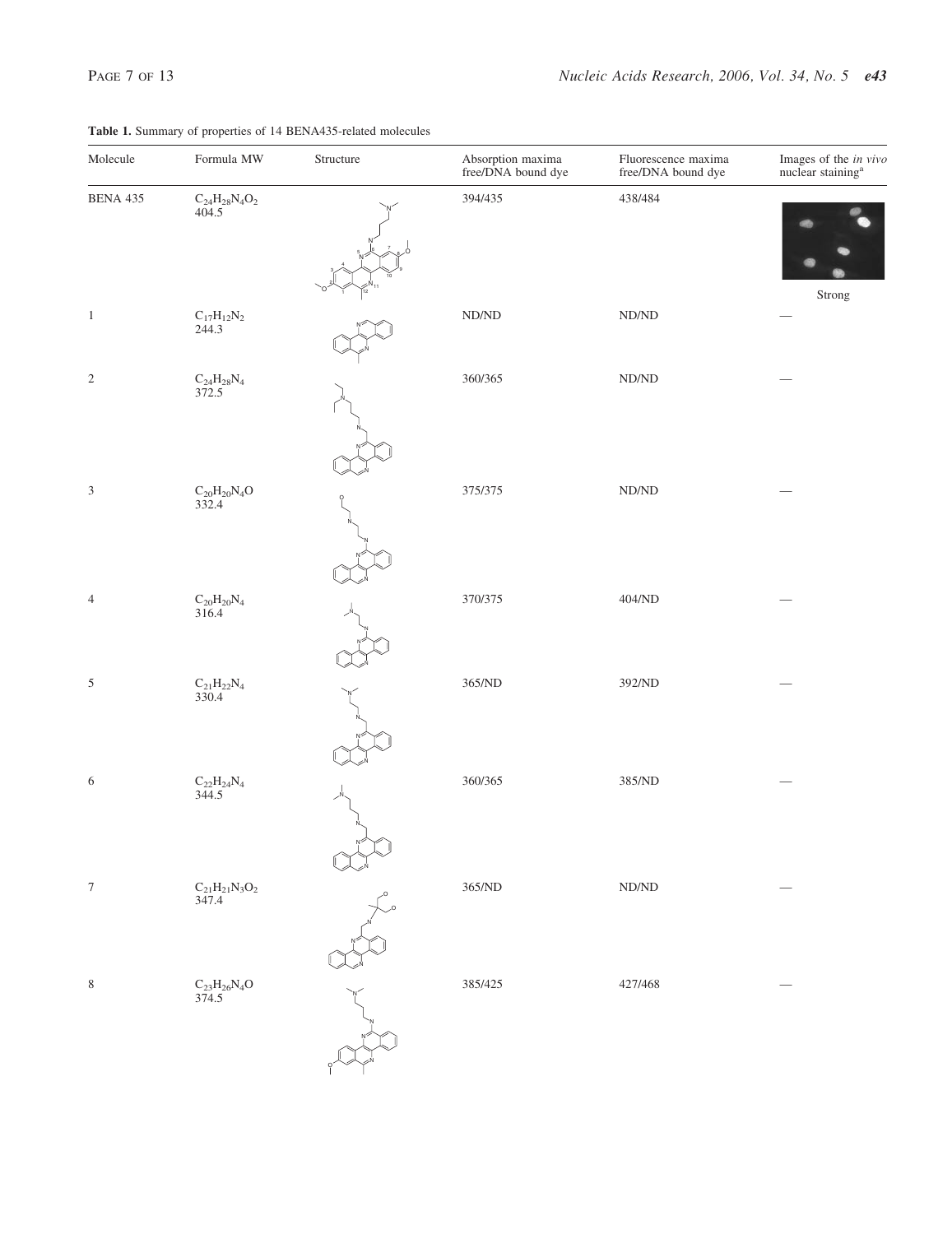#### Table 1. Continued

| Molecule | Formula MW                                     | Structure | Absorption maxima<br>free/DNA bound dye | Fluorescence maxima<br>free/DNA bound dye | Images of the <i>in vivo</i> nuclear staining <sup>a</sup> |
|----------|------------------------------------------------|-----------|-----------------------------------------|-------------------------------------------|------------------------------------------------------------|
| 9        | $\rm{C_{25}H_{32}N_6O}$ 432.6                  |           | 375/395                                 | 468/472                                   |                                                            |
| $10\,$   | $\rm{C}_{27}\rm{H}_{36}\rm{N}_{6}\rm{O}$ 460.6 |           | 380/402                                 | 478/485                                   | Weak                                                       |
| $1\,1$   | $\rm{C}_{28}H_{38}N_6O_2$ 490.7                |           | 390/405                                 | 484/500                                   | Moderate/Strong                                            |
|          |                                                |           |                                         |                                           | Moderate/Strong                                            |
| $12\,$   | $\rm{C_{23}H_{26}N_4O_2}$ 390.5                |           | 390/435                                 | 435/475                                   |                                                            |
| 13       | $\rm{C_{22}H_{24}N_4O_2}$ 376.5                |           | 390/394                                 | 425/407                                   | Weak                                                       |
| 14       | $\rm C_{26}H_{34}N_6O_2$ 462.6                 |           | 400/400                                 | 468/482                                   | $\bf{M} \bf{oderate}^b$                                    |
|          |                                                |           |                                         |                                           | Weak                                                       |

<sup>a</sup>Staining was defined as 'weak', 'moderate' or 'strong' based on the nuclear signal/background ratio.

illumination with UV light (DAPI/Hoechst filter; Omega XF03). ND, not determined (impossible to measure). <sup>b</sup>In the presence of these molecules nuclei did not fluoresce initially when visualized in the Alexa488/FITC filter, but became noticeable after a short (10 s) pre-

signal-to-background ratio in in vivo experiments. The presence of this longer chain may contribute to improved cell permeability, as illustrated by the difference in in vivo nuclear staining between molecules 9 and 10.

Finally, compound 13 which lacks the methyl group at position 12, becomes fluorescent in cell nuclei using the green (Alexa488/FITC) filter after it has been briefly preflashed (10 s) using a UV filter (Omega XF03). These results indicate that molecule 13 is excited at shorter wavelengths than BENA435. Indeed, in vitro in the presence of dsDNA its absorption and emission maxima were 394/407.

The above observations suggest that the structure of BENA435 is, relatively speaking, already optimized, since a number of minor modifications have a deleterious effect on either its permeability, its interaction with DNA or its fluorescent properties. In this context, although the C-12 methyl group is not crucial to 'activity', it is important for the red shift in the emission of DNA-bound BENA435 type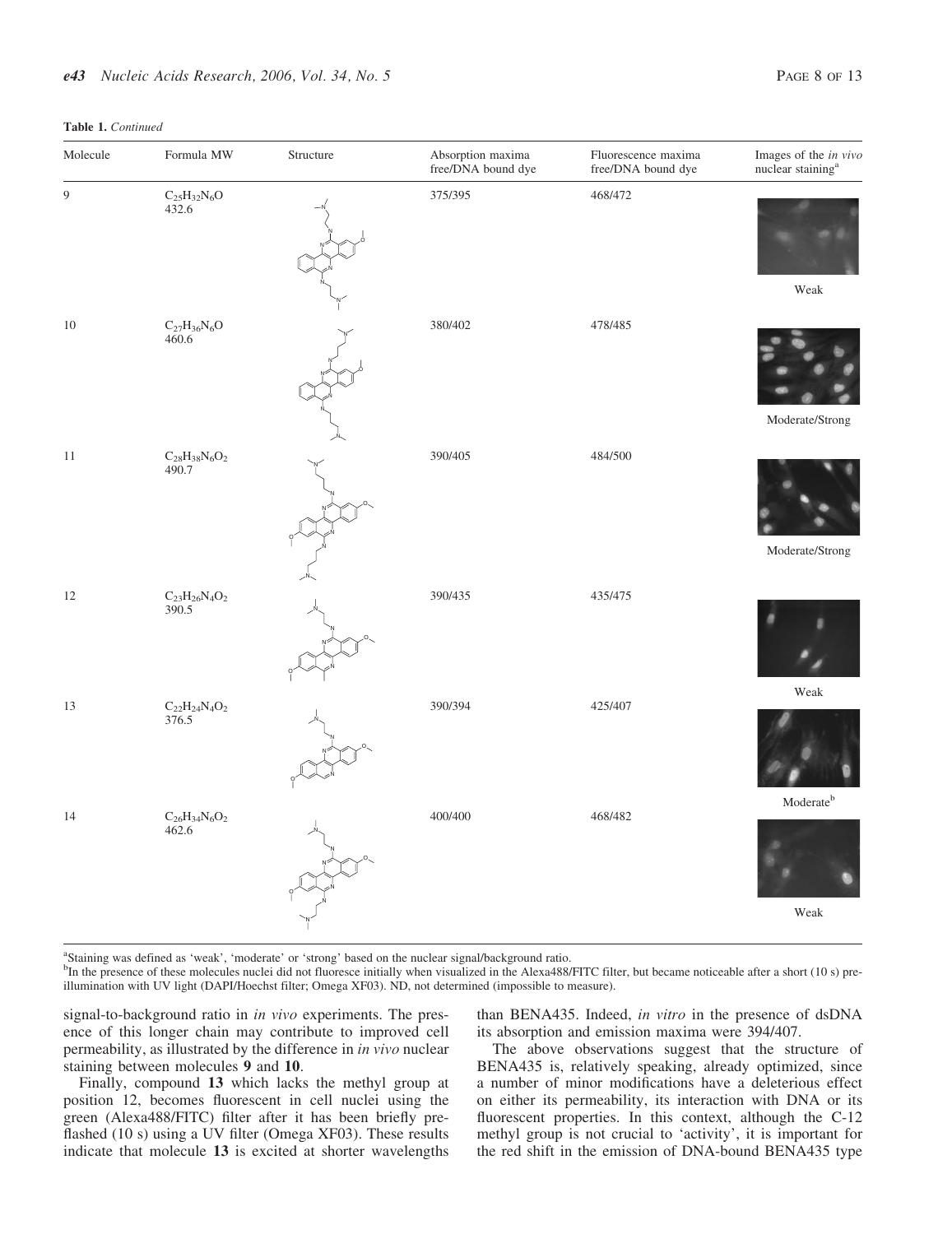

Figure 4. Putative model of BENA435 intercalated between two pairs of dA/dT bases. (A) View from the major groove side. (B) Side view (major groove on the left-hand side). (C) BENA435 stacked between two dA/dT pairs of bases. Yellow lines represent H-bonds.

molecules. The cationic side chain(s) seem(s) to be important for either permeability or binding to DNA.

#### Molecular modelling of BENA435 binding to DNA

Modelling of BENA435 structure predicts a flat rigid heterocyclic core (Figure 1B) with a flexible positively charged side chain. As hydrodynamic studies suggested that BENA435 intercalates between DNA strands, we propose a putative model of BENA435 inserted into DNA structure. For this we used the ArgusLab 4.0.1 software and the atomic coordinates of a dsDNA dodecamer 5'-D(CGCGAATTCGCG)-3' complexed with an Acridine-peptide drug. For docking we used the ArgusLab scoring function AScore and a grid encompassing the whole dodecamer. The lowest energy conformation  $(-4.00 \text{ kcal/mol})$ , shown in Figure 4, represents BENA435 stacked between two pairs of nucleotides (AT/ AT). Similar results were obtained using a genetic algorithm scoring function or two pairs of GC nucleotides (Supplementary Data).

#### BENA435 is activated by light

Initial in vivo observations of BENA435-treated cells showed that the green nuclear staining appeared after a latency period of 10–20 s (depending on concentration), suggesting a photoactivation phenomenon. To quantify this effect, live mouse fibroblasts were incubated in the presence of  $5 \mu M$  BENA435 and time-lapse video microscopy was used to film the cells. Nuclear fluorescence develops slowly in the nuclei of cells treated with BENA435 and illuminated continuously using a standard Alexa488/FITC filter set (475AF40, 535AF45) (Figure 5A). Fluorescence peaked after 8 min of illumination and then started to fade (Figure 5C), most likely reflecting the 'bleaching' of BENA435. The photoactivation concerned only the cells in the illuminated field, as nuclei of cells immediately outside of the illuminated field remained imperceptible (nonfluorescent, data not shown). Theoretically, it was possible that photoactivation was due to a chemical modification of the structure of BENA435 catalysed by living cells. To test this possibility we stained nuclei of fixed cells with BENA435 and measured nuclear fluorescence during a continuous 30 min illumination. Figure 5B and D show that in fixed cells BENA435/DNA fluorescence increase linearly over a long period of time. Nuclei of cells located immediately outside of the illuminated field remained dim (data not shown). Photoactivation did not happen when BENA435 was mixed with DNA at different dye/bp ratios and illuminated in the microscope as described above (Supplementary Data). Hypothetically, it was possible that the increase in fluorescence as seen in a band pass Alexa488/FITC filter represented a shift in the wavelength of emission over time. To determine whether this was occurring we recorded spectra of BENA435 emission in the nuclei of live cells using a confocal microscope. Figure 5E shows that the emission spectrum of DNA-bound BENA435 does not change considerably over time when excited at 405 nm. Similar results were obtained using excitation at 458 nm (data not shown), meaning that the change in fluorescence intensities does not result from a major change in the emission wavelength.

As competition with chromatin proteins such as histones and HGM1 has been shown to affect binding of both external binders (23–25) and intercalating small molecules (26–28), we asked ourselves whether BENA435/DNA fluorescence was affected by the presence of histones. Titration of  $1 \mu M$  plasmid DNA with BENA435 in the absence or presence of  $1 \mu$ M human histone 1 (H1) showed that H1 significantly affected the fluorescence of BENA435 (Figure 5F). At the same time free BENA435 fluorescence (excited at 391 nm) was not quenched by H1 (data not shown). We conclude therefore that BENA435 fluorescence in cells is activated by light, and this photoactivation most likely depends on DNA being in complex with proteins which are not affected by methanol fixation (Discussion).

#### BENA435 allows an easy DNA quantification in cells

Some of the BENA435-stained nuclei appeared brighter than others (Figure 1C and Figure 5A and B) suggesting that fluorescence intensities may be proportional to their DNA content and correspondingly reflect their cell cycle status, as was shown for other DNA probes, e.g. for PicoGreen and SYBR Green I. Probing directly DNA content in live cells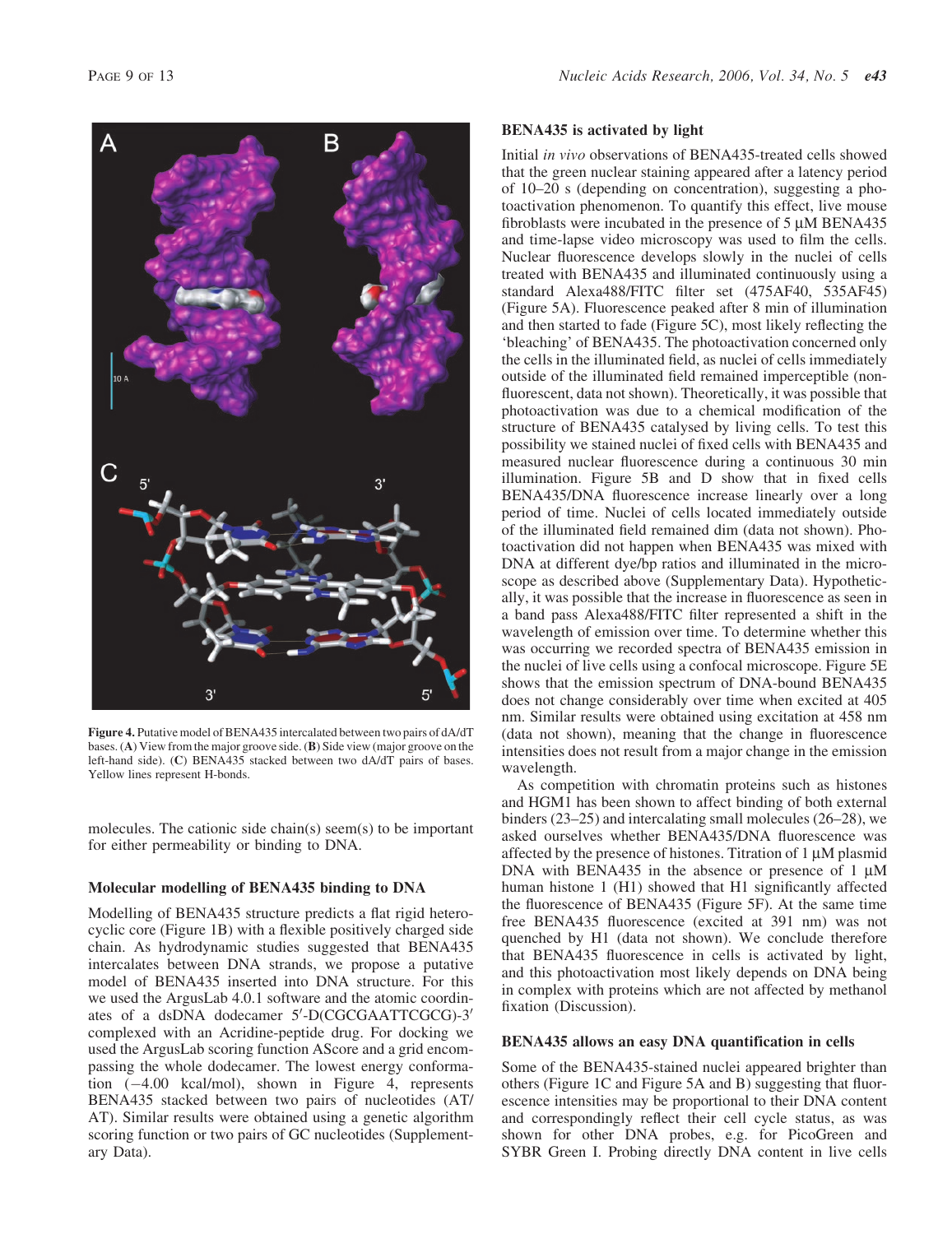

Figure 5. Photoactivation of BENA435 in live and fixed cells. (A) Panel of images showing photoactivation of DNA-bound BENA435 in live cells. Fibroblasts incubated with 5 µM BENA435 and illuminated using an Alexa488/FITC develop a bright nuclear signal which reaches a plateau after 8 min. Numbers correspond to time points (s). (B) Panel of images showing activation of BENA435 in fixed cells. Methanol-fixed primary human fibroblasts were stained with BENA435 as described in Materials and Methods and images were taken at 10 s intervals during a continuous 30 min illumination using a 100 W mercury lamp. Numbers correspond to time points. In a representative nucleus average pixel values were 512 in the plane (1) and 1434 in the plane (1800). (C) Quantification of the fluorescence shown in (A). Graph shows average nuclear fluorescence over 26 min. (D) Quantification of the fluorescence shown in (B). Graph shows average nuclear fluorescence over 30 min. All of the nuclei shown in (B) were used for quantification. (E) Representative emission spectra of the nucleus in a live 3T3 cell, incubated in the presence of  $5 \mu$ M BENA435 and excited at 405 nm. Curves correspond to scans performed at the shown time points. Insert in the upper right corner shows activation of BENA435 measured in the nucleus in the course of experiment [similar to (C)]. (F) Fluorescence values of different amounts of BENA435 mixed with 1 uM plasmid DNA in the absence or presence of 1 µM histone 1. Emission at 484 nm after excitation at 435 nm. Lines were drawn through the points to guide the eye and do not represent a fitting to any equation. Error bars in (C) and (D) correspond to SD.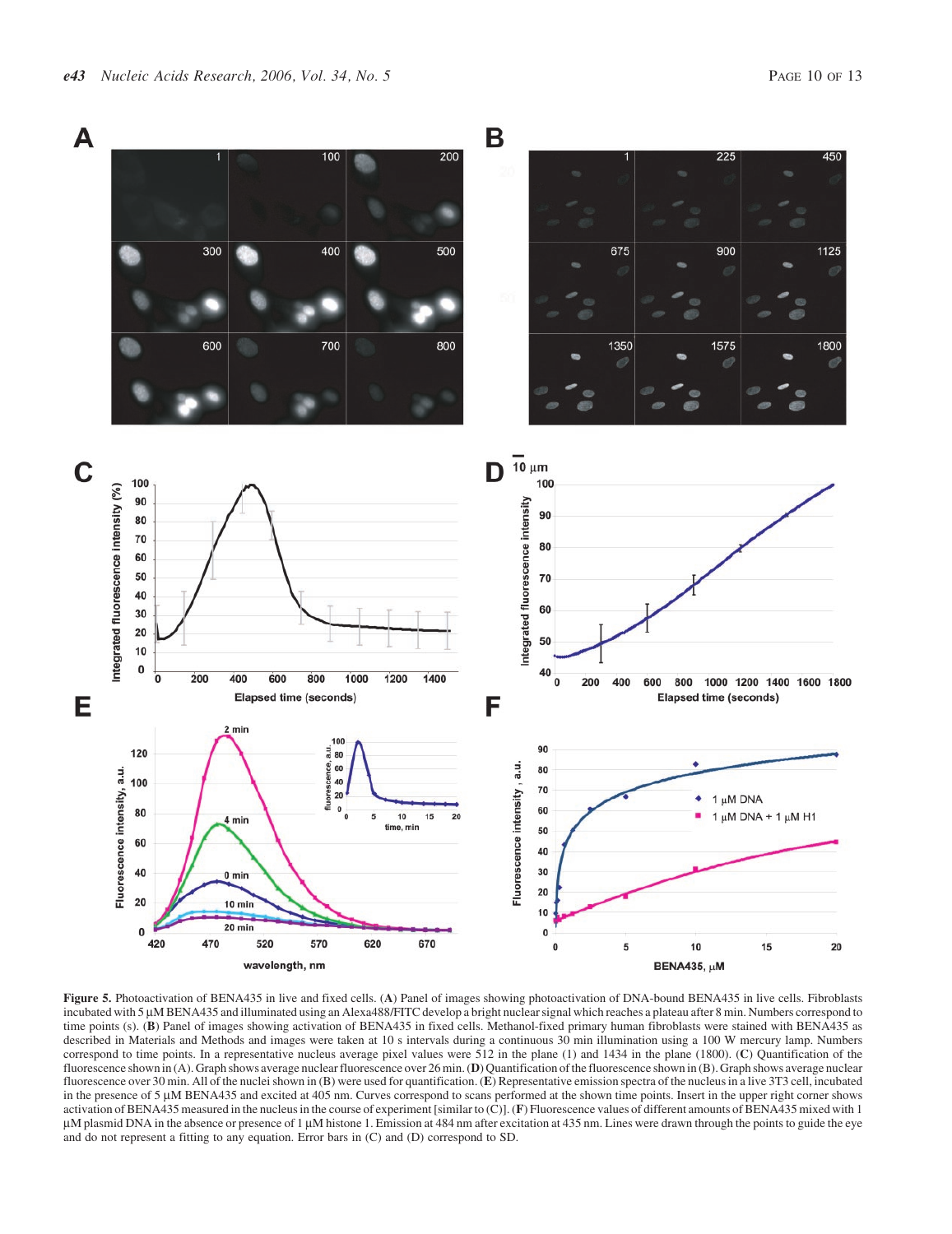

Figure 6. BENA435 nuclear fluorescence reflects cell cycle stage. (A) Images show the same representative microscopic field with methanol-fixed fibroblasts stained using anti-cyclin A antibodies and counterstained by BENA435. Images were acquired using a 20× objective. (B) Quantification of the nuclear fluorescence in cells stained with BENA435 and anti-cyclin A antibodies [experiment shown in (A)]. Dots represent 81 nuclei measured in 6 different randomly chosen microscopic fields. Region in the upper right corner surrounds strongly cyclin A-positive cells.

already stained by BENA435 would necessitate using another dsDNA-binding dye. Such a double staining carried the risk of a possible competition for binding sites and/or unpredictable effects on fluorescence. Therefore we decided to compare the integrated total fluorescence of BENA435-stained nuclei in fixed cells with a known cell cycle protein marker. We fixed primary human fibroblasts with methanol, performed indirect immunofluorescence with anti-cyclin A antibodies, followed by Alexa 568-labelled secondary antibodies and counterstained nuclei with BENA435. Cyclin A accumulates in cells beginning at the S phase and throughout the G2 cell cycle phase, and unlike cyclin B, is practically all nuclear [reviewed in (29)]. This fact facilitates the correlation of BENA435/DNA fluorescence with that of cyclin A. Indeed, we found that cells negative for cyclin A have significantly lower BENA435 fluorescence in the nucleus (Figure 6A). Moreover, we observed a direct correlation of the BENA435 fluorescence with that of cyclin A in cyclin Apositive cells (Figure 6B). Of note is that strongly cyclin A-positive nuclei (Figure 6B, dots in the upper right corner showed by oval) contain approximately twice as much BENA435-fluorescence as cyclin A-negative nuclei. This correlates well with 2N and 4N DNA content expected to be found in G1 and G2 cells, respectively. These results show that BENA435 allows an easy quantification of nuclear DNA content, reflecting the cell cycle stage.

#### **DISCUSSION**

#### Fluorescent properties of BENA435

The absorption/emission characteristics displayed by BENA435 make this compound highly attractive as a reagent for fluorescence staining of DNA. The Acridine homodimer and certain low-affinity DNA-binding SYTO dyes have similar absorption/emission maxima. However, unlike BENA435, the acridine dye is cell-membrane non-permeant (1,30), and the SYTO dyes are known to be non-selective DNA staining reagents, staining RNA in vivo, as well other structures including mitochondria (1). This is not surprising, as practically all DNA dyes also bind RNA and/or ssDNA to some extent. For example, the thiazole orange homodimer (TOTO) and ethiduim bromide interact in vitro with dsDNA and ssDNA with similar affinity (31). Our *in vitro* and *in vivo* results suggest that BENA435 fluoresces preferentially when bound to dsDNA rather than to RNA. The difference was most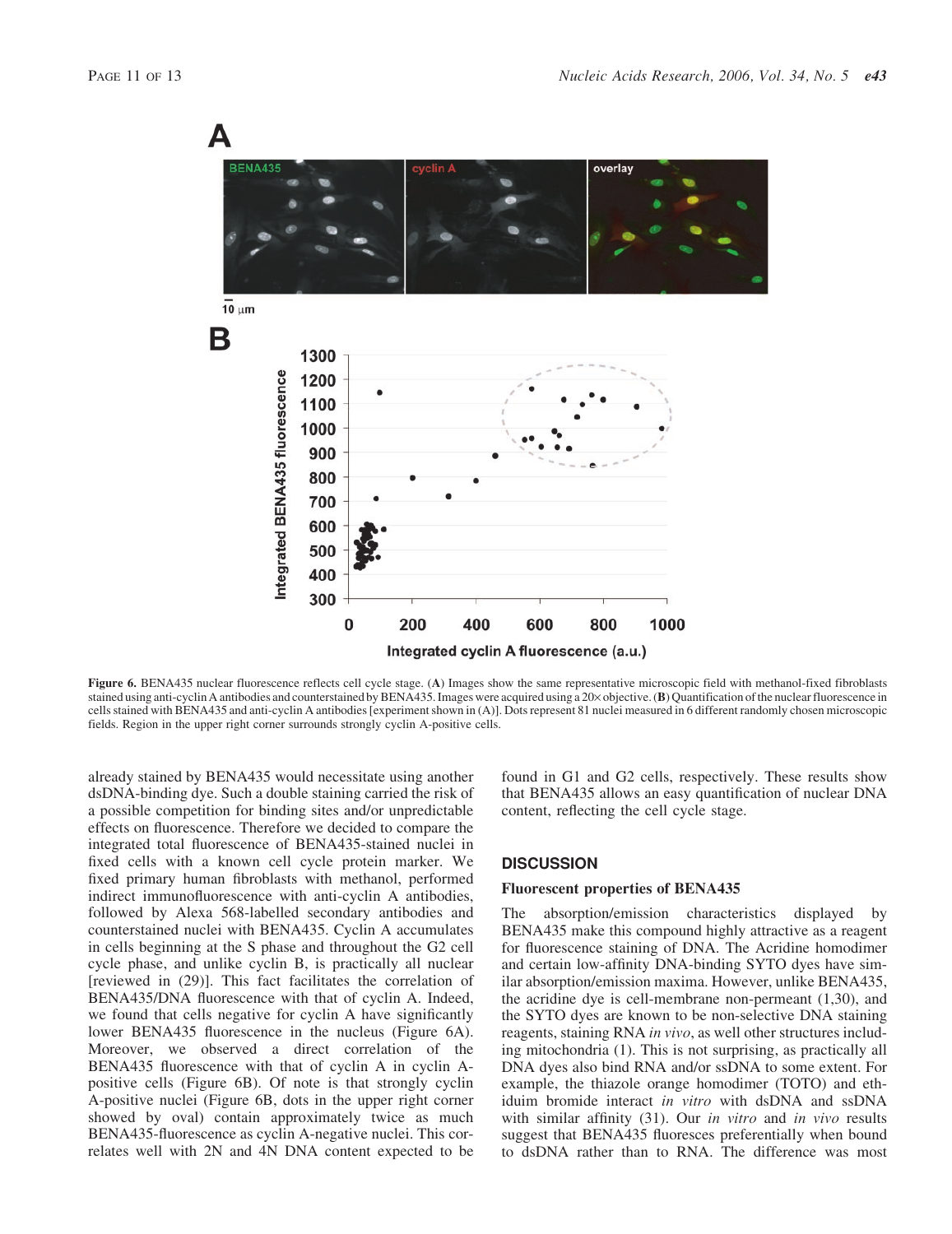pronounced at low dye/b(p) ratios, with BENA435/DNA fluorescence at least 6-fold higher than that for the BENA435/RNA complex. Moreover, when we titrated  $5 \mu M$  BENA435 with increasing amounts of DNA and RNA we found that DNA was saturated with dye at  $\sim$ 30 bp/dye, while RNA could not be saturated at even a 250 b/dye ratio (Supplementary Data). On the other hand, the fact that at increasing dye/b(bp) ratios the difference in BENA435 fluorescence bound to DNA or RNA was smaller (Figure 2A) could mean that BENA435 may also interact with nucleic acids through other than intercalation mechanism.

Of note, when compared with an intercalating DNA probe ethidium bromide, BENA435 shows surprisingly similar selectivity toward DNA over RNA (Supplementary Data). The quantum yield of BENA435 when bound to DNA (13.8%) is also very close to that reported for ethidium bromide, (15%) (32). In vivo, and on fixed cells, BENA435 stains only nuclei and not the cytoplasm where the bulk of RNA is localized. This suggests that the concentrations of BENA435 and the conditions used for staining are optimal for efficient discrimination between dsDNA and RNA.

We found that BENA435 fluoresces preferentially when bound to dA/dT rather than to dG/dC tracts. This differs from YO, which, when complexed with DNA, behaves in the opposite way, showing a net increase in quantum yield when complexed with dG/dC homopolymers rather than with dA/dT homopolymers (22). Some other intercalators like SYBR Green I (5) and ciprofloxacin (33) display selectivity which is similar to BENA435's. However, the difference in the fluorescence of these dyes bound to dA/dT and dG/dC homopolymers is much less pronounced than in the case of BENA435. The extent of this difference cannot be explained by the lack of binding to dG/dC tracts, as the peak of fluorescence of free BENA435 practically disappears as well. Also, absorption experiments show that BENA435 binds similarly well to dG/dC and dA/dT tracts (Supplementary Data). All this suggests that BENA435 can bind to, but interacts differently with, dA/dT and dG/dC pairs of nucleotides. The observed quenching effect by dG/dC tracts could come from the low oxidation potential reported for guanine or from the electron transfer between BENA435 and guanine residues as was reported for other fluorescent intercalating molecules (22,33,34).

#### Structure function relationship

Depending on their structure, fused poly(hetero)aromatic molecules can bind to DNA through intercalation (2), or minor/major groove binding [reviewed in (35)]. BENA435 is a neutral aza analogue of the alkaloid fagaronine (15), which is known to intercalate into DNA, but which was not reported to be a fluorescent DNA marker. The binding of BENA435 to DNA is probably helped by the presence of the dialkylamine containing side chain which is positively charged at physiological pH. As was shown for other cationic dyes (5,36,37), in vitro salt significantly affected the fluorescence of BENA435/DNA (Supplementary Data). These data support the idea that the cationic side chain participates in the binding of dye to the ds helix. Hypothetically, the side chain could interact with the negative chargers on the backbone phosphate residues.

The proposed model of BENA435 bound to the dsDNA fits experimental data suggesting that at low dye/bp ratio BENA435 can intercalate between base pairs. We cannot however exclude that at higher concentrations of BENA435 the

dye may also show some external binding, as is the case for some other DNA probes (5). Indeed, modelling with a DNA structure without a space between base pairs (where BENA435 could intercalate) suggests that BENA435 could easily fit into the minor groove (data not shown).

In our phenotypical screen we have only found BENA435 and none of six BENA-related compounds (9–14) listed in Table 1 which were later shown to stain nuclei in vivo. This is not surprising, because of these six molecules some (like  $9$ , 12, 14) show weak activity in vivo, and one more fluoresces at wavelengths too short to be efficiently seen in the Alexa488/FITC filter (13). Finally, the short observation time during screening may not have allowed the staining to develop (see below). With exception of molecules 8 (inactive in vivo) and 12 (weakly active in vivo) all other BENA435-like molecules have relatively close peaks of emission of the free and DNA-bound dye, possibly contributing to higher background staining. Therefore, out of all molecules studied BENA435 structure is most optimised for DNA detection in cells using a standard green fluorescence filter.

#### Photoactivation

As we have shown, photoactivation of BENA435 does occur in fixed cells, indicating that the molecule did not undergo any structural modifications in vivo. Moreover, the spectra of emission of BENA435 in vitro and in cells are practically identical. On the other hand, photoactivation is not observed with pure plasmid DNA. It is thus likely that this phenomenon is dependent on DNA being associated with proteins (chromatin). Indeed, both minor groove-binding probes like DAPI or intercalating molecules such as ethidium bromide or chromomycin A3 were shown to disrupt the nucleosome and/or prevent its assembly. At least two different mechanisms may be responsible for this effect. Externally binding dyes may compete for the dA/dT rich binding sites with histones or other chromatin proteins, or inhibit DNA movement/flexibility, which is followed by reduced histone–DNA contacts within the minor groove (23). Intercalators can unwind the DNA helix, lengthen and stiffen it [(38) and references wherein]. Importantly, we have shown that in vitro DNA-dependent fluorescence of BENA435 is inhibited by H1. This suggests that the observed in cells photoactivation of BENA435 may in fact reflect a slow binding to DNA with concomitant displacing of histones and/ or other chromatin proteins from their association with DNA. This hypothesis is corroborated by the fact that, unlike in live cells, on fixed cells BENA435 was immediately fluorescent, although its intensity further increased over the time. This can be explained by the fact that fixation partially denatures chromatin proteins, leaving DNA more accessible to BENA435 than it is the case in live cells. Finally, it remains to show why the binding of BENA435 to DNA is enhanced by light.

#### SUPPLEMENTARY DATA

Supplementary Data are available at NAR Online.